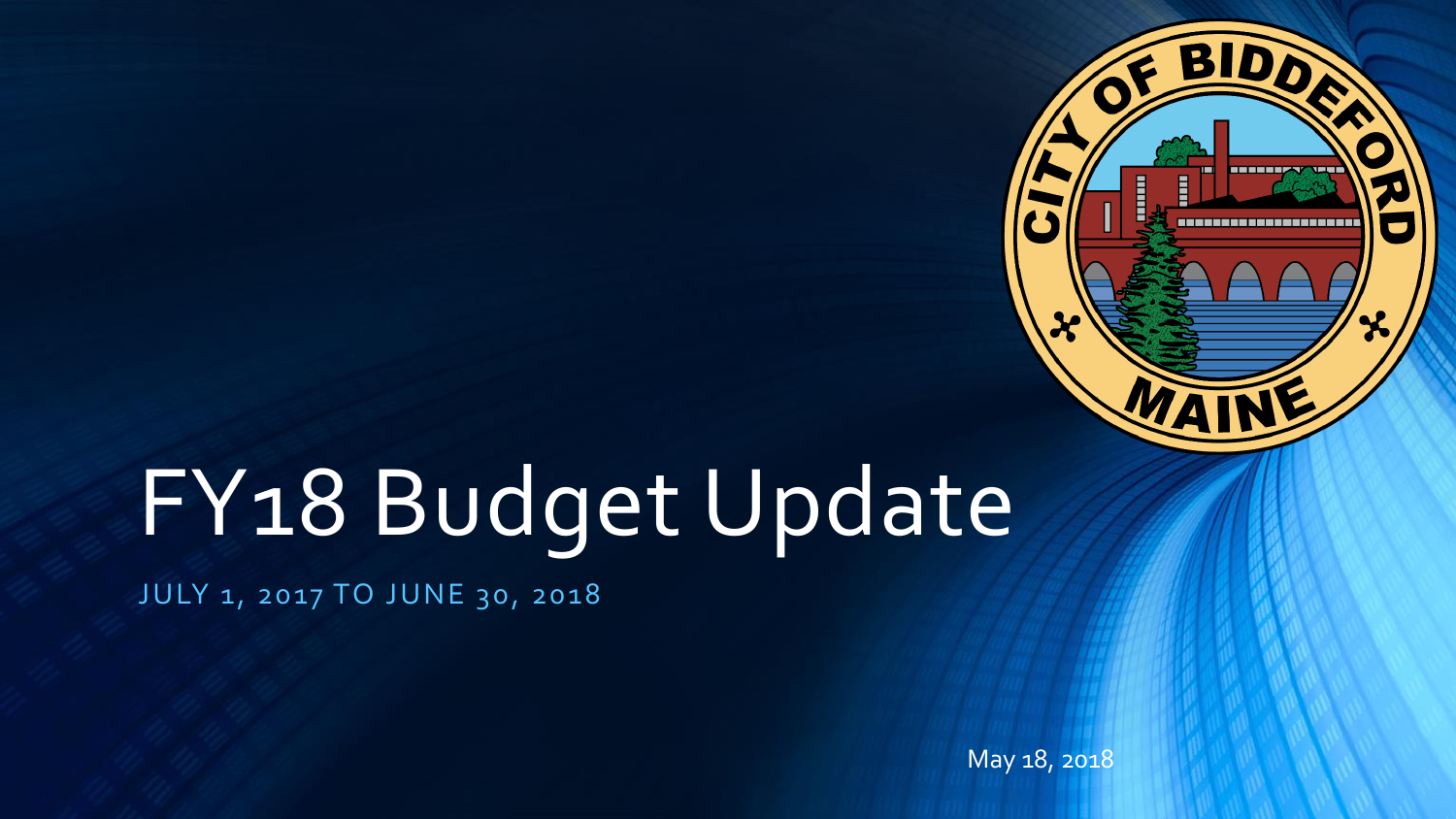# March 21, 2017 Budget

#### Dept Head Request: C*hange from FY17*

| Expenses:                             | \$35,162,857   | \$5,829,907     |
|---------------------------------------|----------------|-----------------|
| • Non-property tax revenues           | (49,472,038)   | $(5767, 292)$ - |
| • Total Municipal                     | \$25,690,819   | \$6,597,199     |
| \$2.95 impact on tax rate             |                |                 |
| <b>City Manager Submitted Budget:</b> |                |                 |
| Expenses:                             | \$32,065,281   | $1$ \$2,732,331 |
| • Non-property tax revenues           | (\$10,355,707) | \$116,377-      |
| <b>Total Municipal</b>                | \$25,690,819   | \$2,615,954     |

\$0.99 impact on tax rate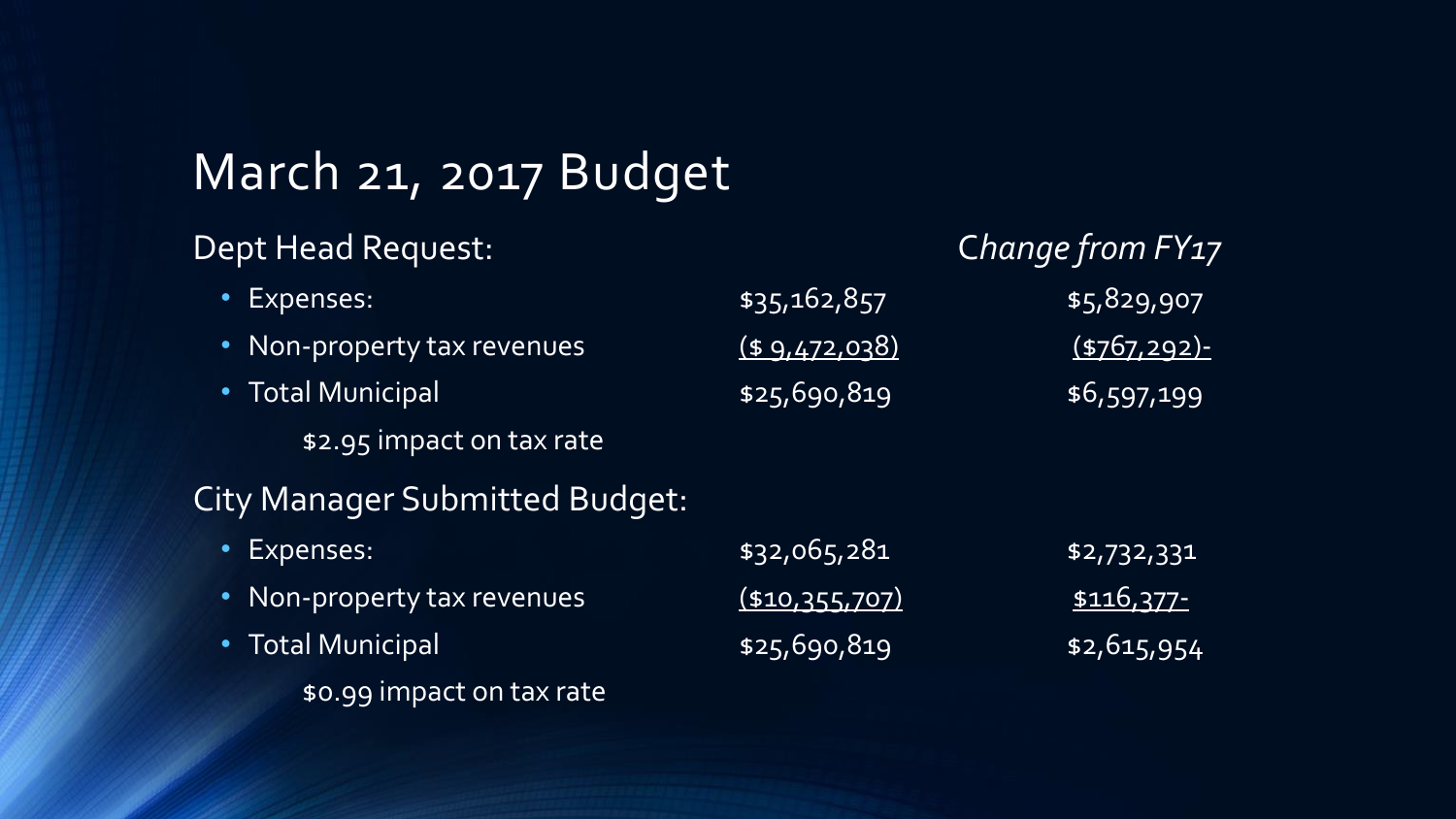## Budget Committee (City Council) Changes

| • Decrease in Spending             | $($ \$527,489) |
|------------------------------------|----------------|
| · Increase in Revenues             | \$546,108-     |
| Change (reduction) in taxes needed | ( \$1,073,597) |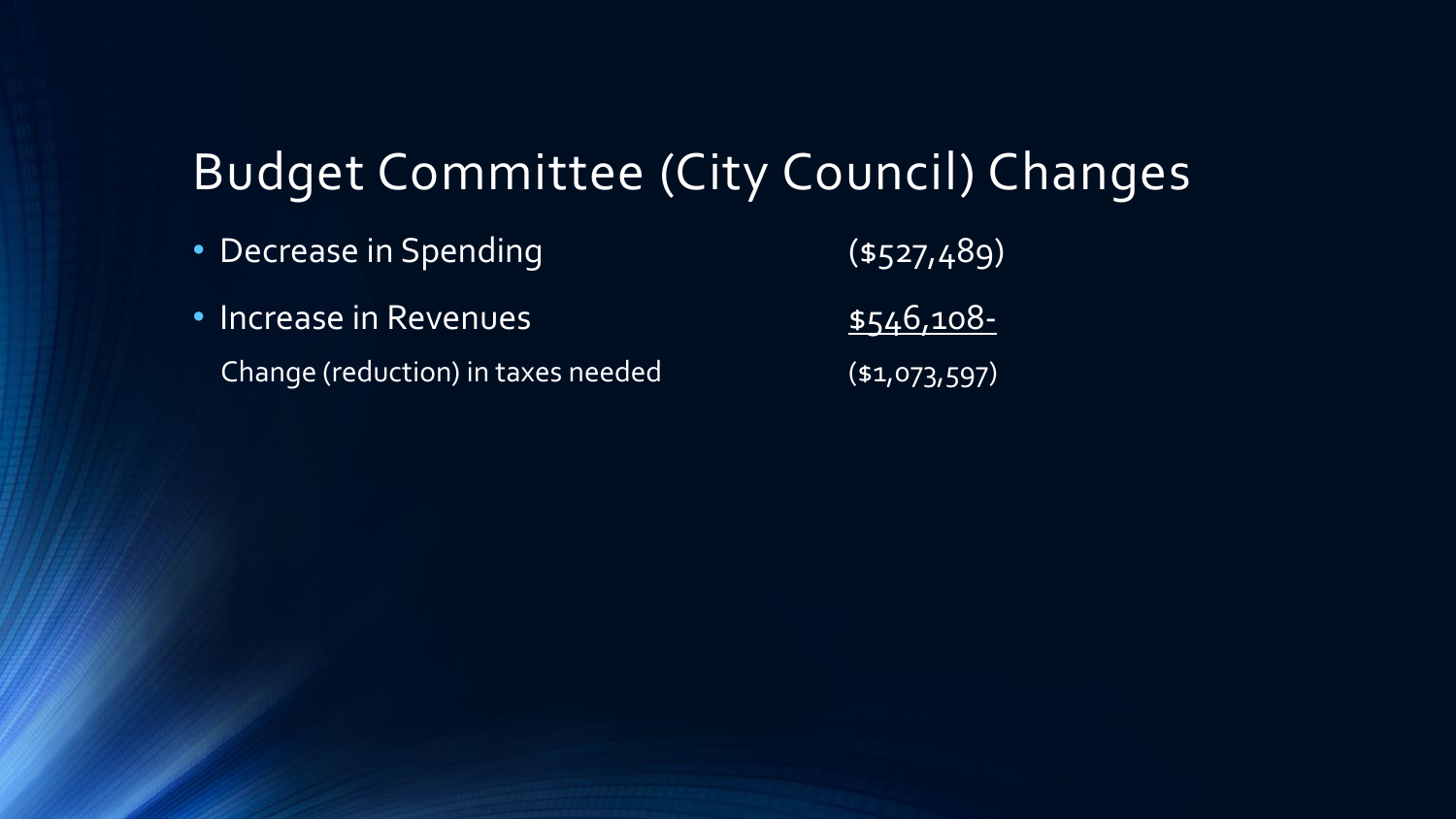# Changes of Significant In Budget

| <i>Item</i>                | <i>Amount</i> | <i><b>Tax Rate</b></i> |
|----------------------------|---------------|------------------------|
| • New voter approved debt: | \$834,729     | 50.37                  |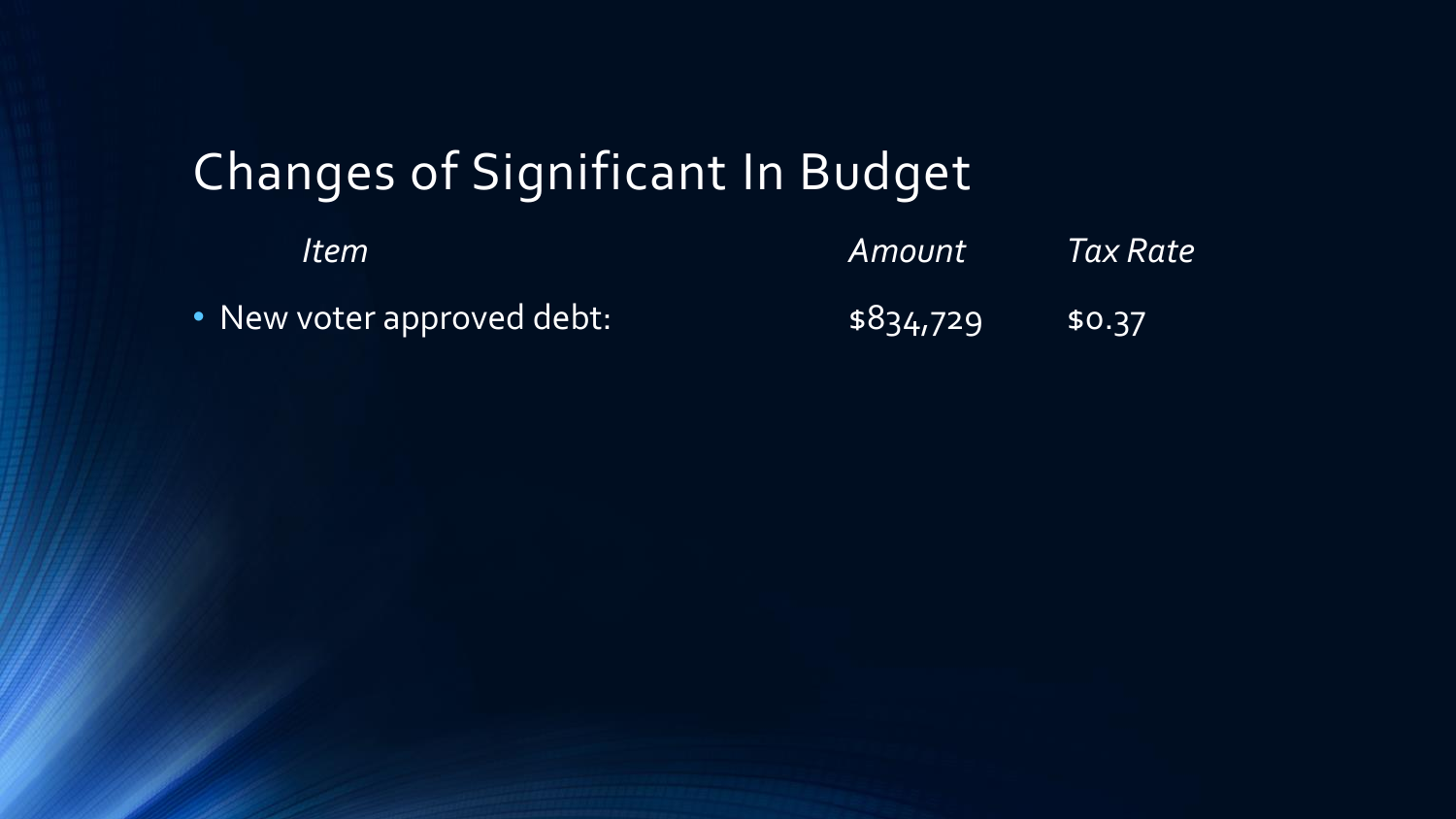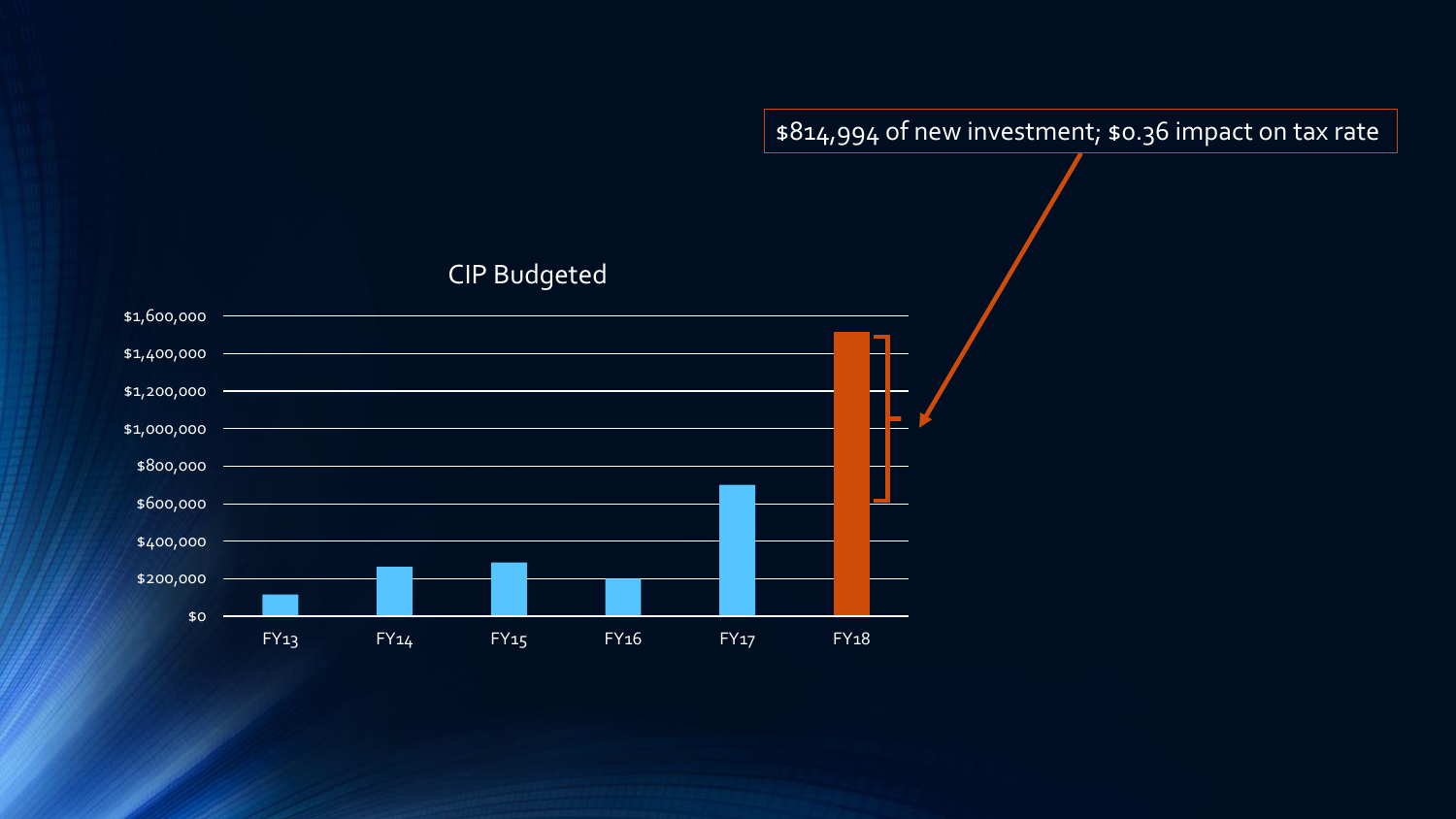# Changes of Significant In Budget

| <i>Item</i>                    | Amount        | Tax Rate |
|--------------------------------|---------------|----------|
| • New voter approved debt:     | \$834,729     | \$0.37   |
| • New capital investment:      | \$814,994     | \$0.36   |
| • Elimination of 1.5 positions | $($ \$95,293) | (50.04)  |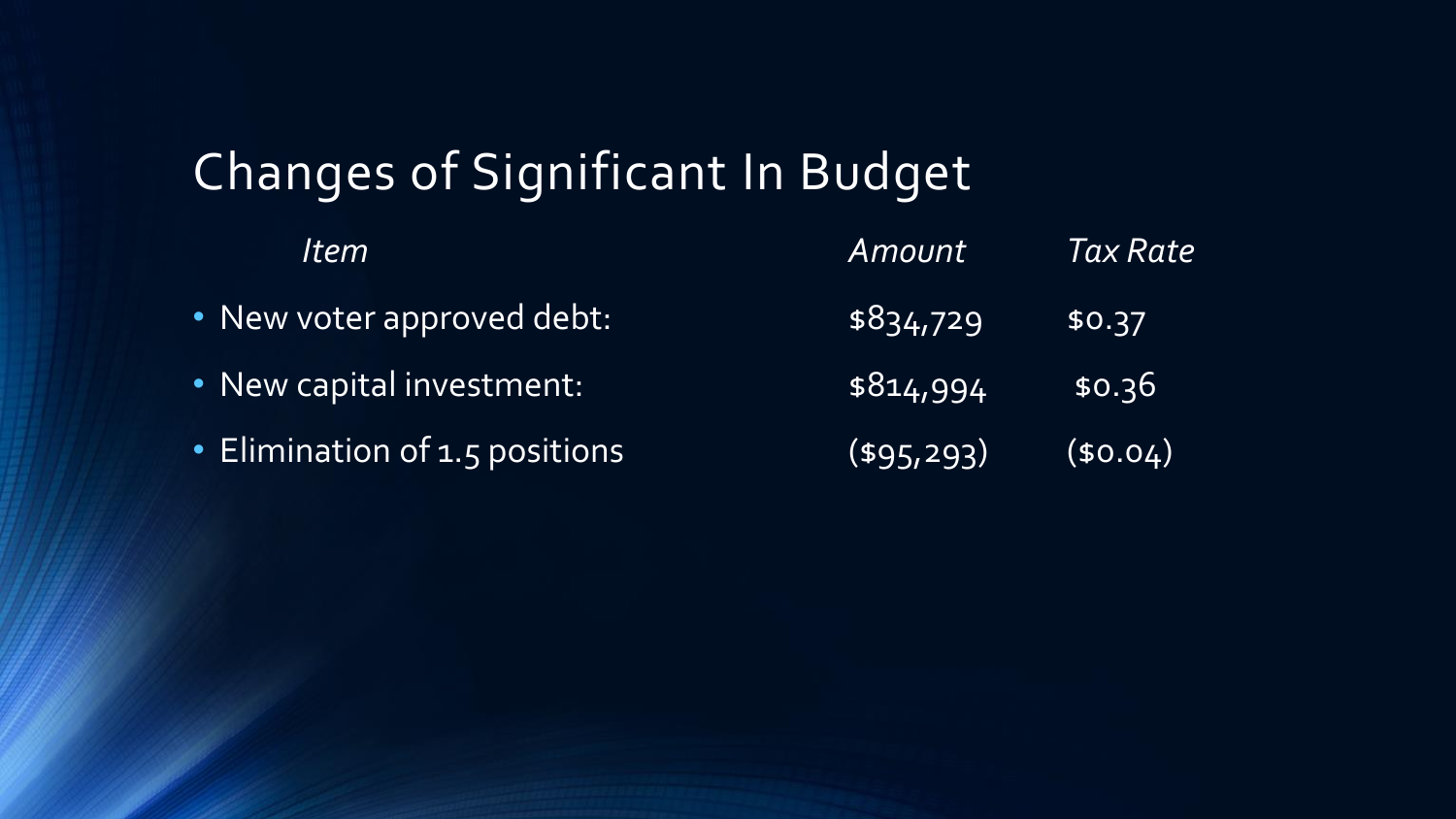#### Changes in Fund Balance (Last 10 Years)



Series 1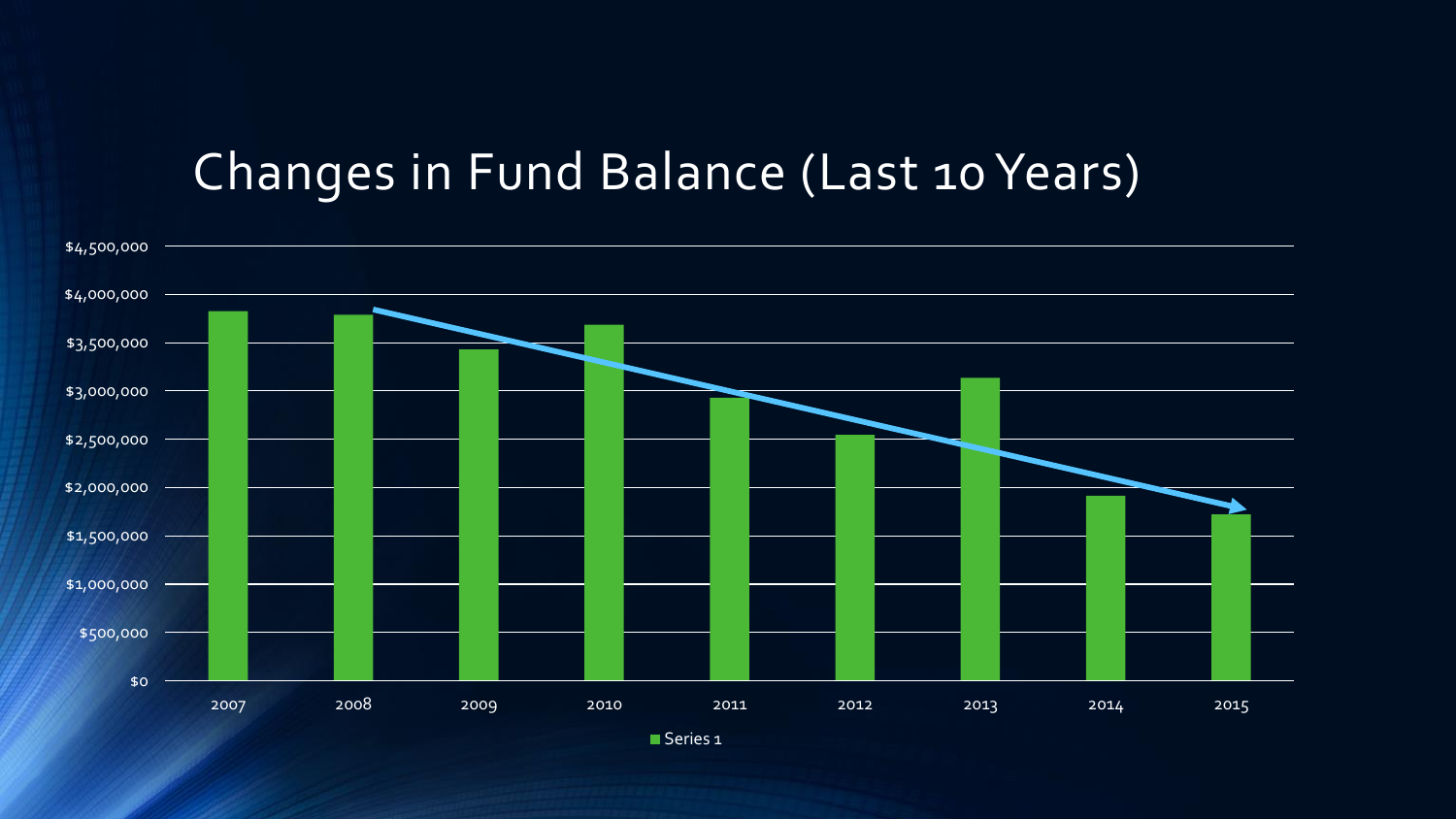### Impacts of State Revenue Sharing Raids



Fund Balance Raids  $\blacksquare$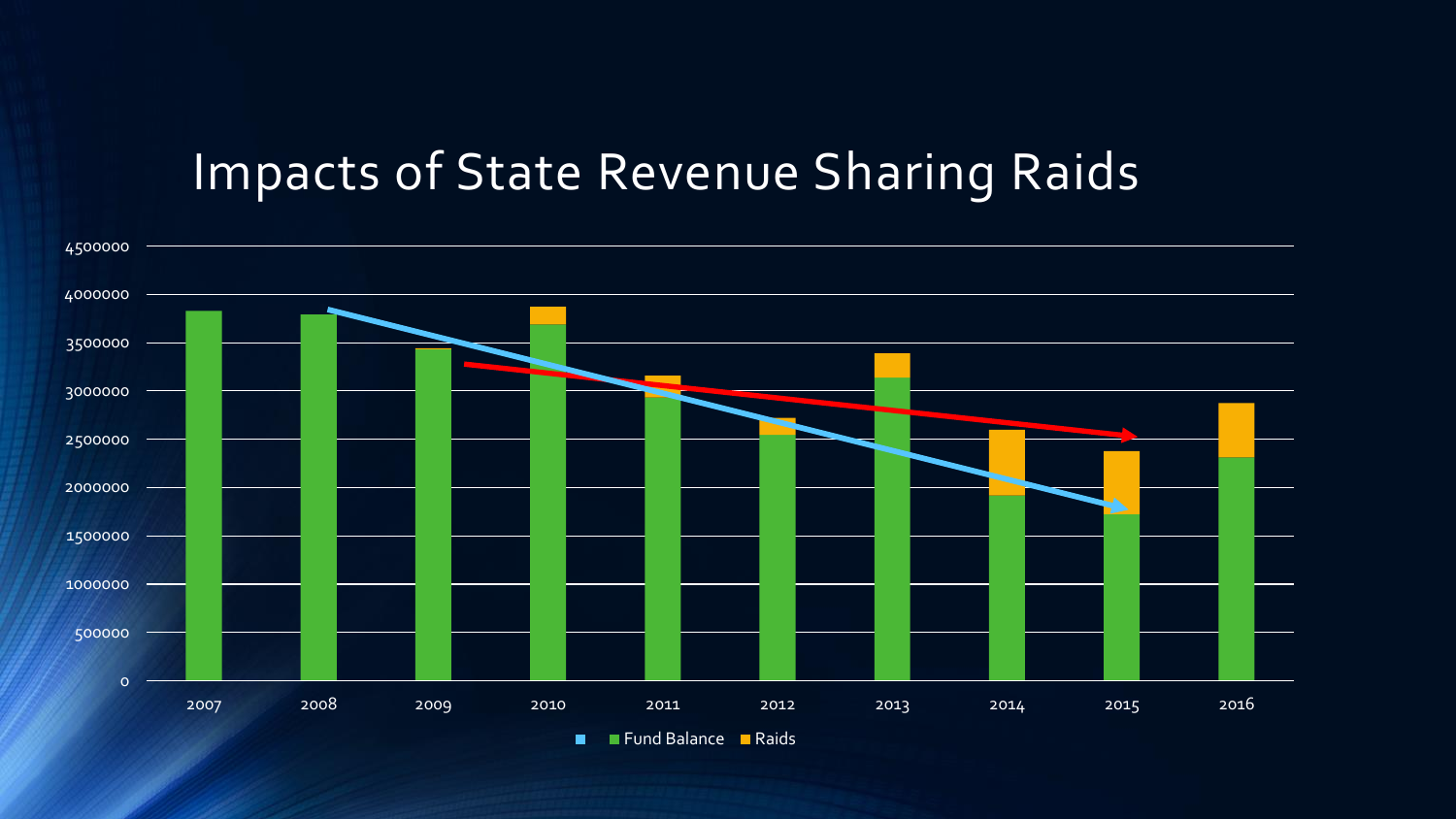#### Changes in Fund Balance (Last 10 Years)



Series 1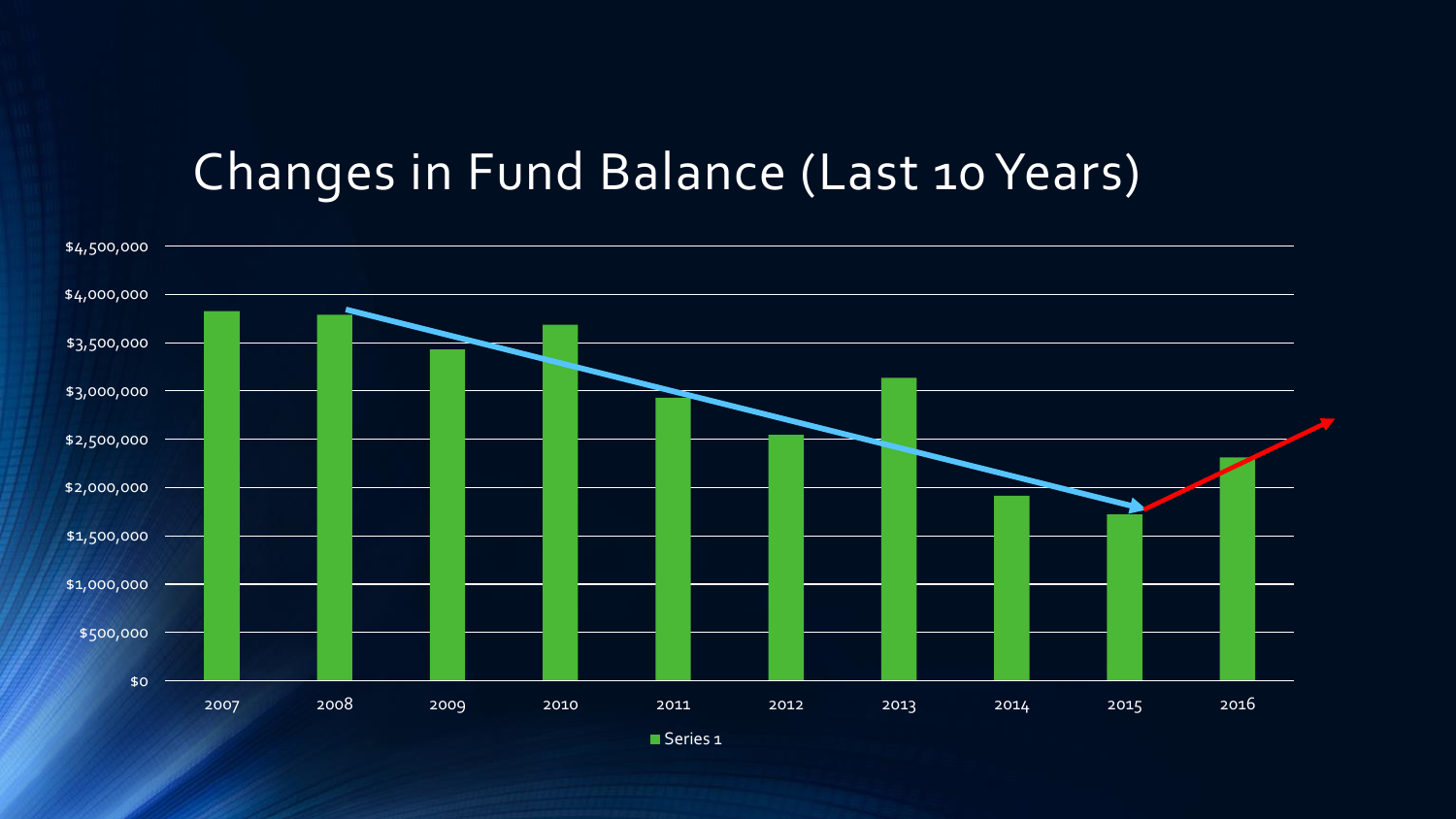- **Standard & Poor's**
- **S&P Global Ratings assigned its 'AA-' long-term rating to the city of Biddeford, Maine's series 2017 general obligation (GO) bonds, and affirmed its 'AA-' longterm ratings on the city's existing GO debt. The outlook is stable.**



Financial **Stability**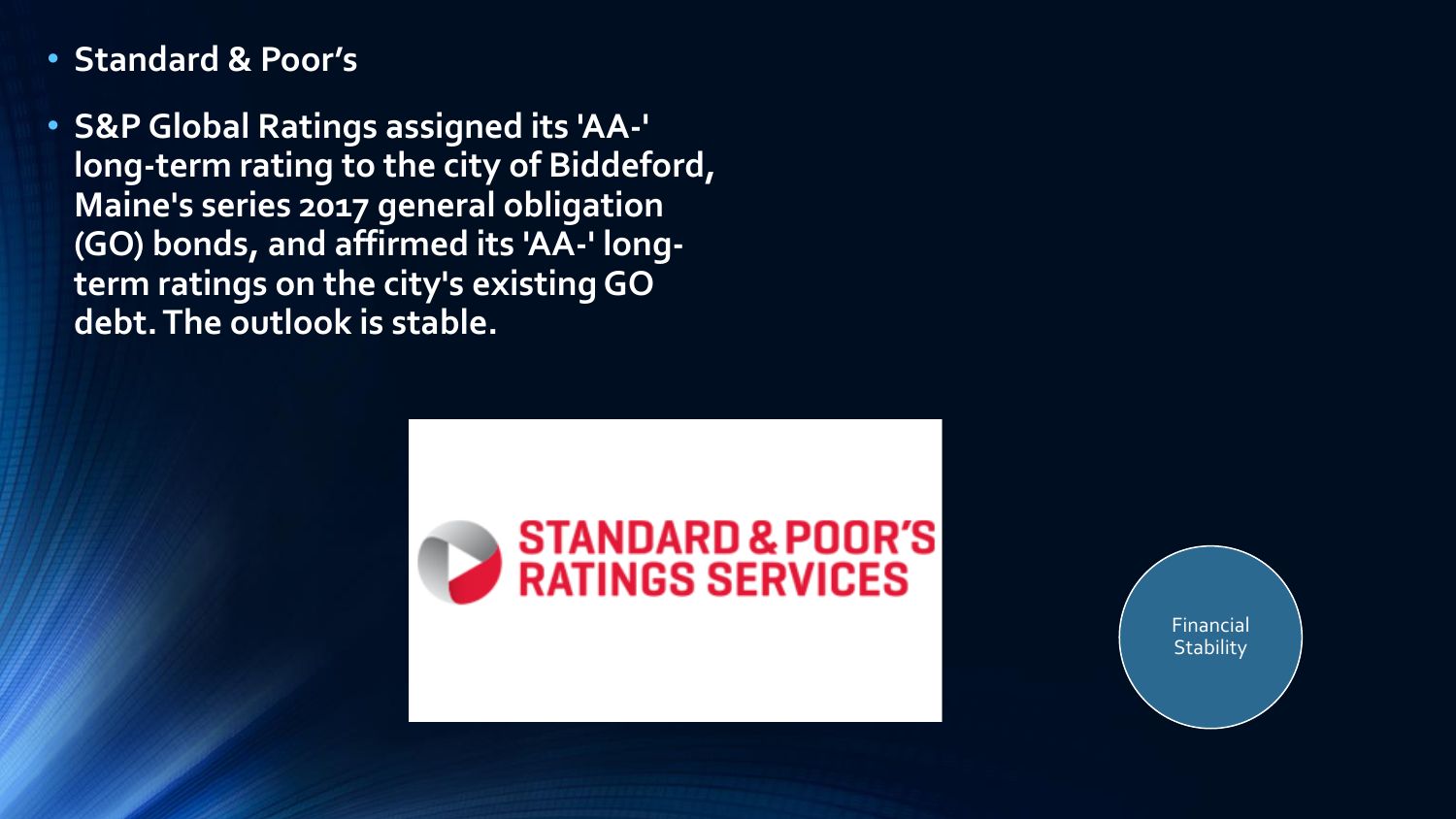• *Moody's Assigns Negative Outlook to Biddeford, ME's GO Debt; Affirms Aa3*



Financial **Stability**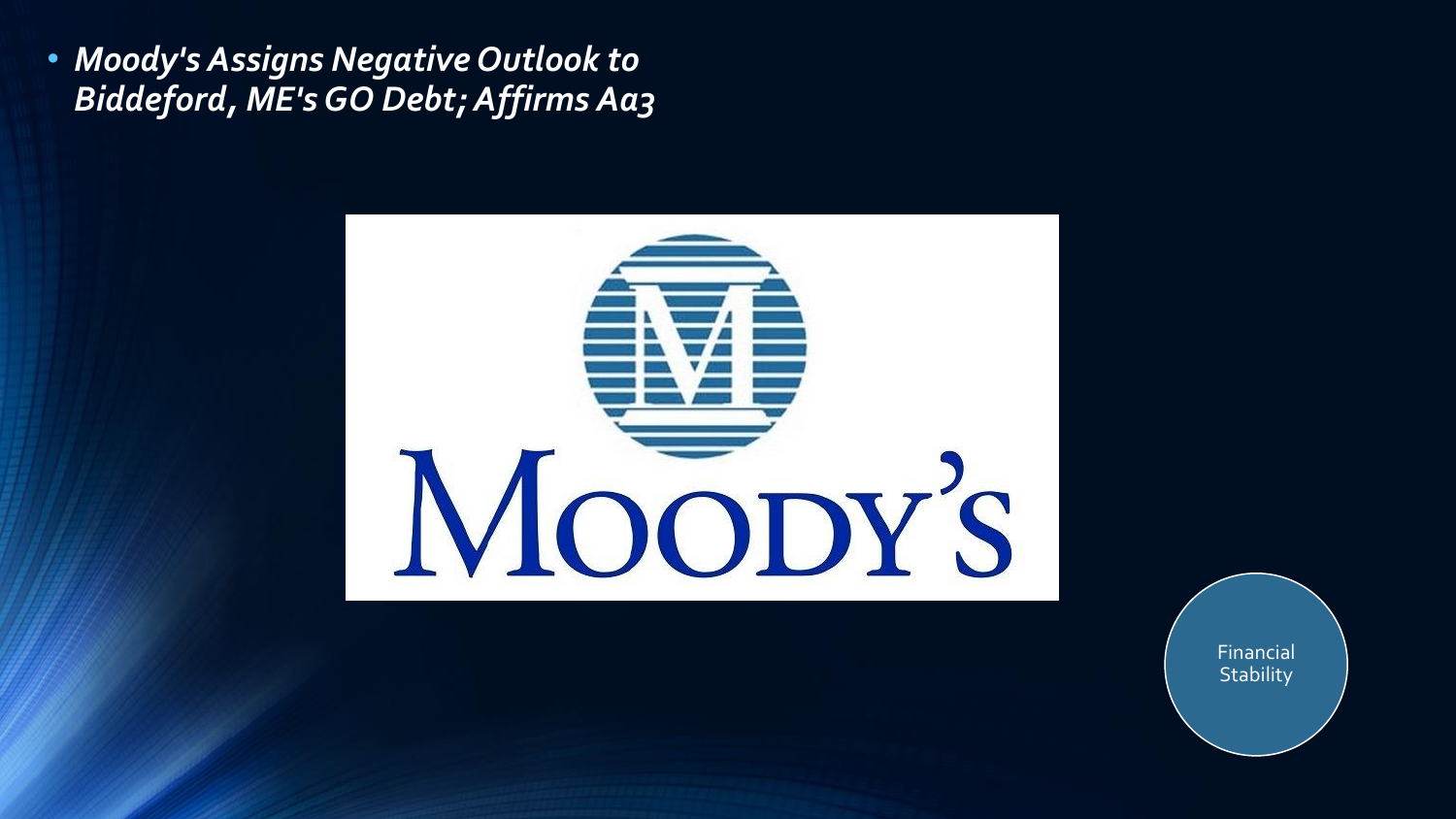## Continue to Restore Fund Balance The Plan: Incremental and Deliberative

- Fund Balance Funding
	- \$50,000 in budget
	- \$200,000 in Part II budget
- Personnel Unbudgeted Costs
	- Separation Pay
		- \$110,000 in budget
		- \$125,000 in Part II budget
	- Vacation Buy Back
		- \$100,000 in budget
		- \$125,000 in Part II budget

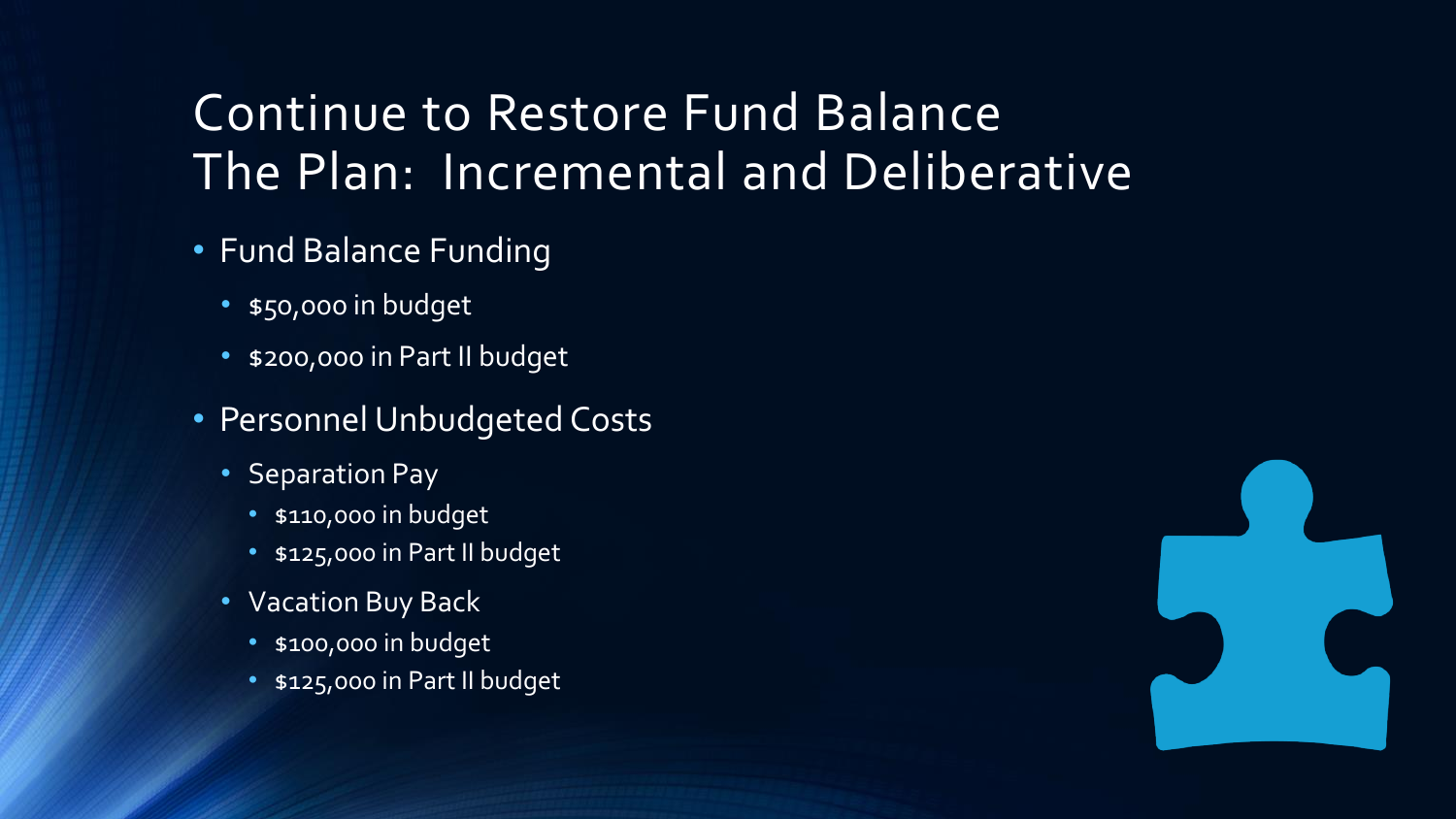#### **Unfunded Long Term Liabilities**

- Lifetime Health Insurance
	- City employees eligible for paid health insurance benefits at retirement for life
	- \$178,313 cost in FY18

#### (No other community in comparison offered this benefit)





Unfunded LT **Liabilities** 

**Unfunded Liability**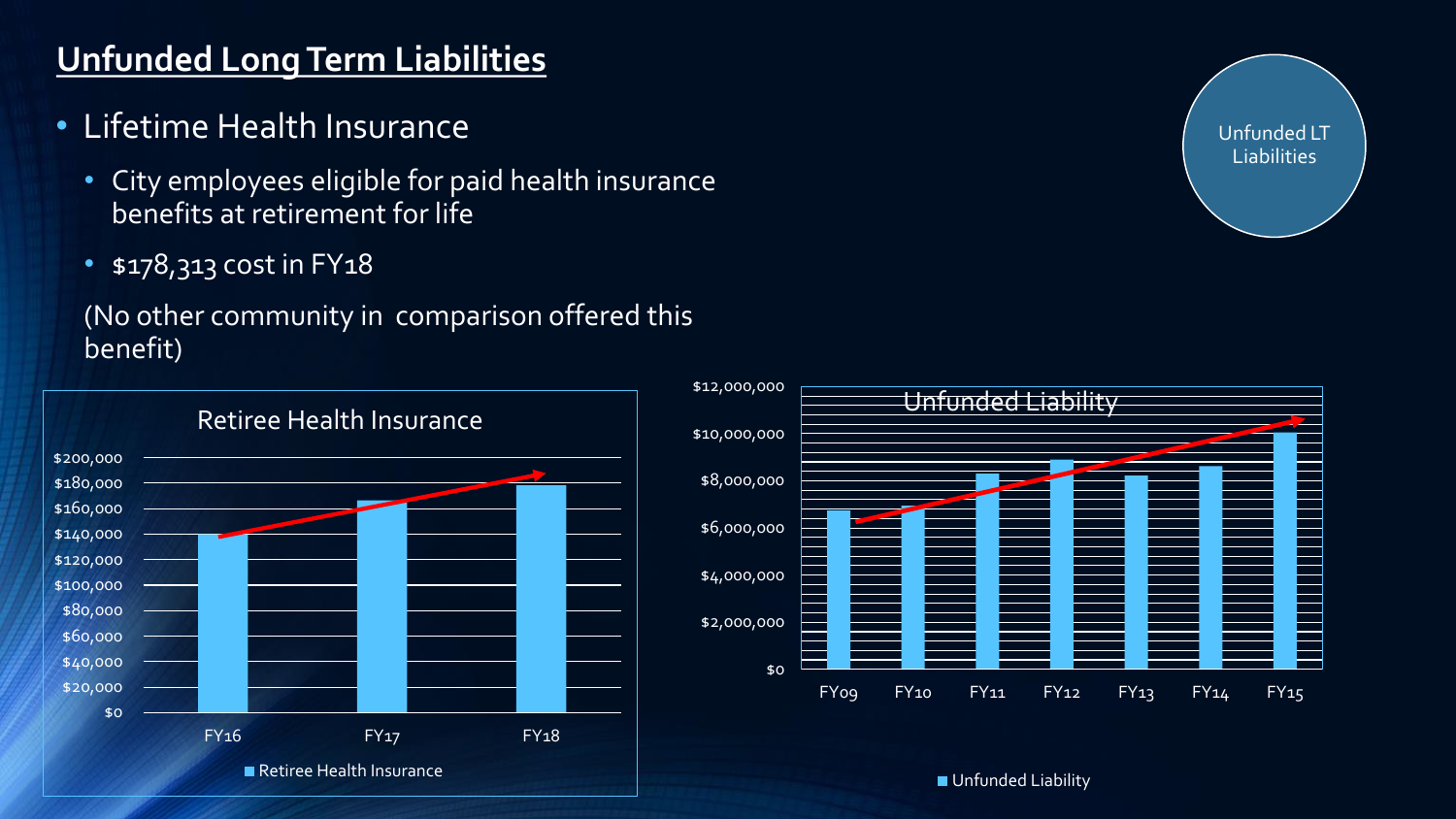- Negotiated elimination of benefit (Police & Public Works)
- \$15 per week per employee contribution to retirement health savings account



Unfunded LT **Liabilities** 

Unfunded Liability

**Unfunded Liability** 

• Does not reflect fire department change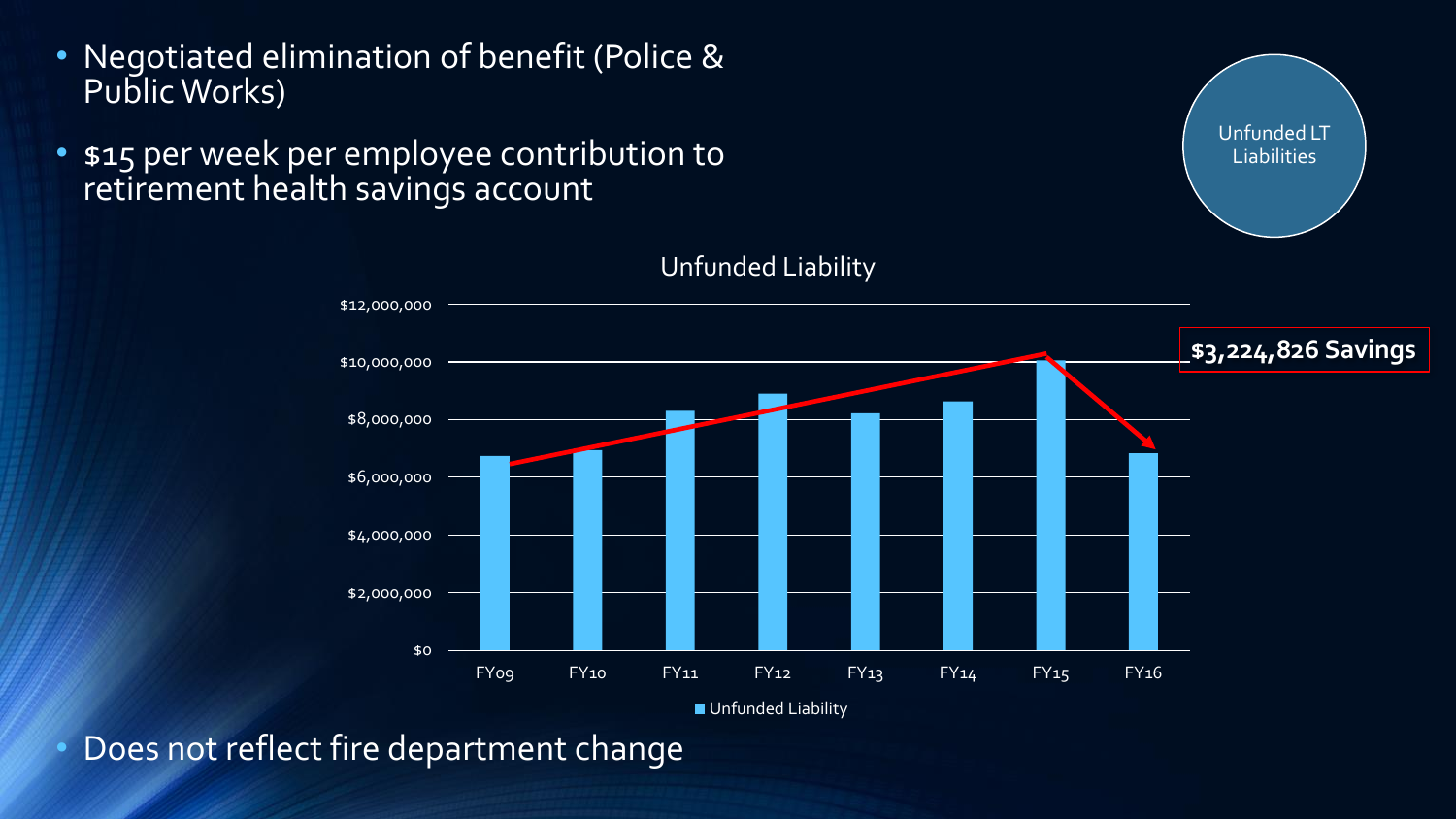# Changes of Significant In Budget

| Item                           | Amount        | Tax Rate |
|--------------------------------|---------------|----------|
| • New voter approved debt:     | \$834,729     | \$0.37   |
| • New capital investment:      | \$814,994     | \$0.36   |
| · Elimination of 1.5 positions | $($ \$95,293) | (50.04)  |
| • Long-term stability funding  | \$611,129     | \$0.27   |
| · Downtown Investment          | \$88,616      | $$0.02*$ |
| Totals                         | \$2,254,175   | \$0.98   |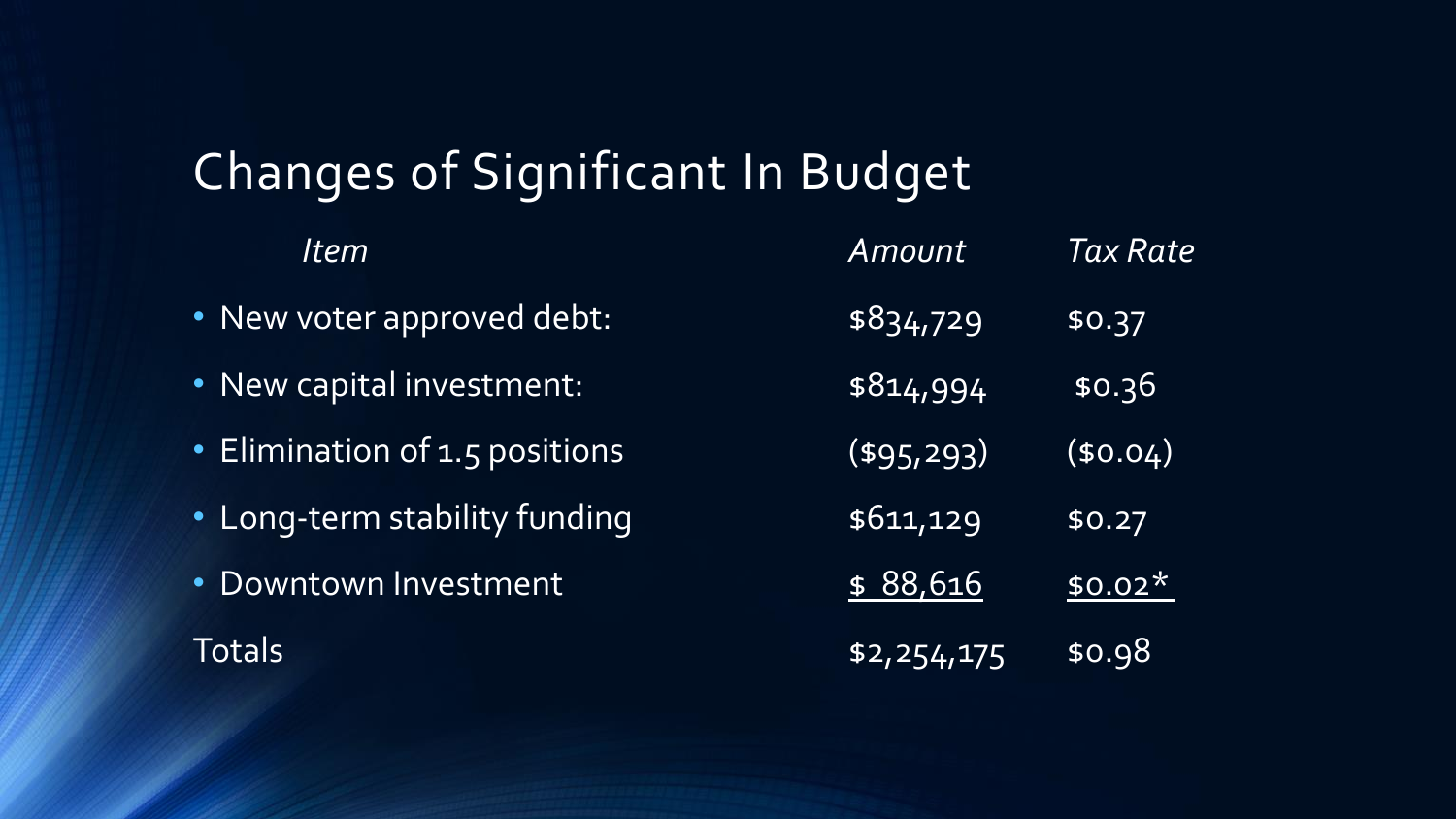## Growing Tax Base

- Current increase in taxable property **\$26,572,100**
- Increase in taxable TIF property **\$13,626,200**
- Other growth **\$ 7,000,000** 
	- Subject to finalizing personal property review

• Total growth **\$47,188,300**